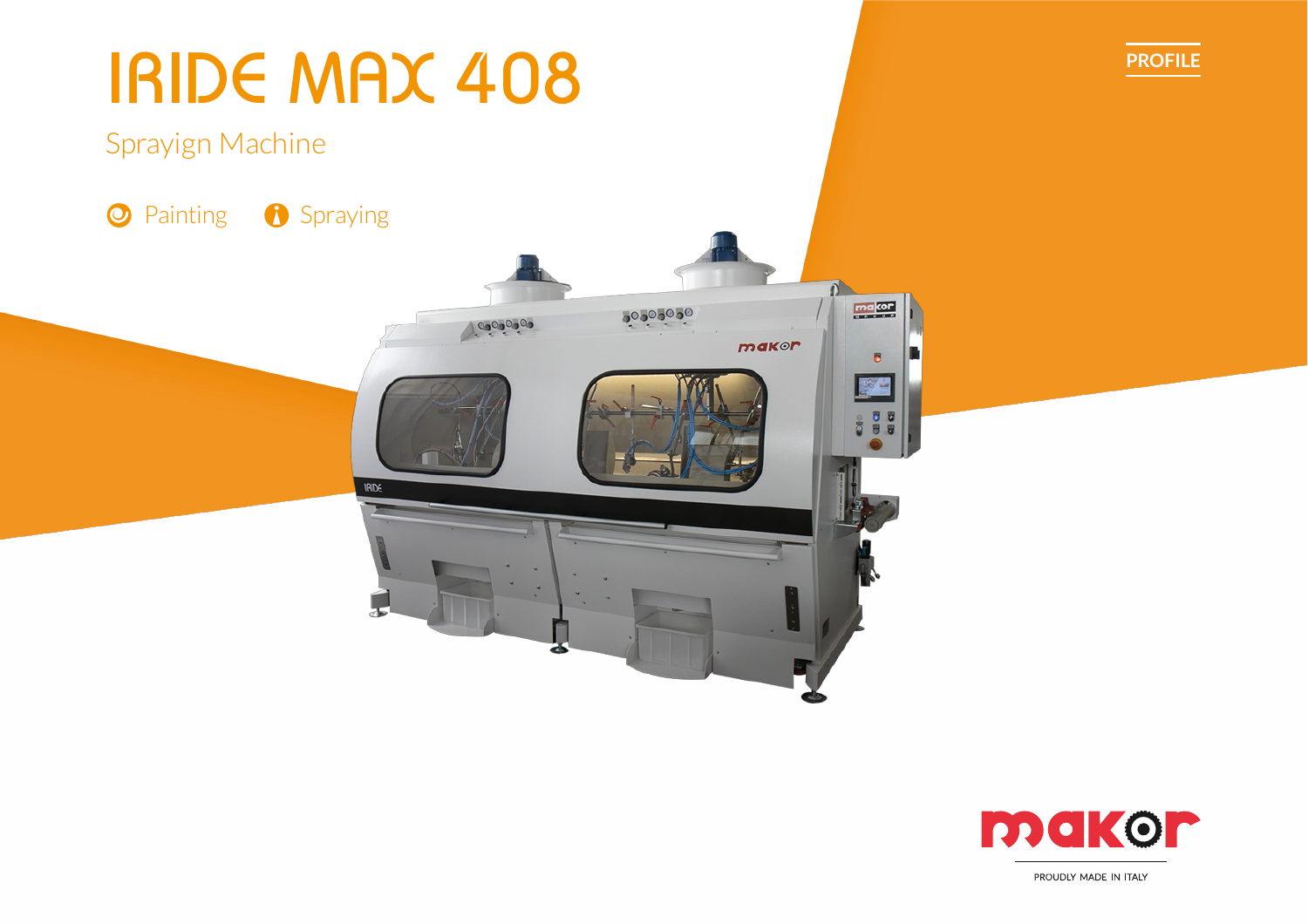# IRIDE MAX 408

## **Sprayign Machine**

### Silent regularity

It allows the automatic spraying in line of varnishing

- products on picture frames, architectural mouldings,
- match-boards, valances, door- and window parts, etc.
- Steel plate and tubular steel structure. Forward feed at variable speed by means ofrealized by means of solvent proof and no stick rollers. Regular and noiseless functioning.

Wide cabin in order to obtain a full protection in the working zone. Frontal pull-out trolley,realized in two parts for easy movement.

Transfering pump for collected paint recovery. Pressurization system of the cabin.

Operating panel with liquid Crystal display (LCD). Programmed for 5 languages.

- High production volumes, up to 400 mm in width
- Up to 12 guns can be mounted

 $\blacktriangleright$  Moplen (non-stick) tanks, mounted on a removable cart, for easy maintenance and cleaning

- $\blacktriangleright$  Available with pump and guns mounted on board of trolley
- $\vee$  Various configurations are available

 $\bigvee$  It's available also the version for spraying of disassembled windows components, with head and tail guns.

 $\blacktriangleright$  High efficiency filtering cabinet, thanks to various filtration stages

 $:=$  $\overline{\mathbb{C}}$ 

**[PROFILE](https://makordev.swa-creative.com/staging/en/product-category/profile-en/)**